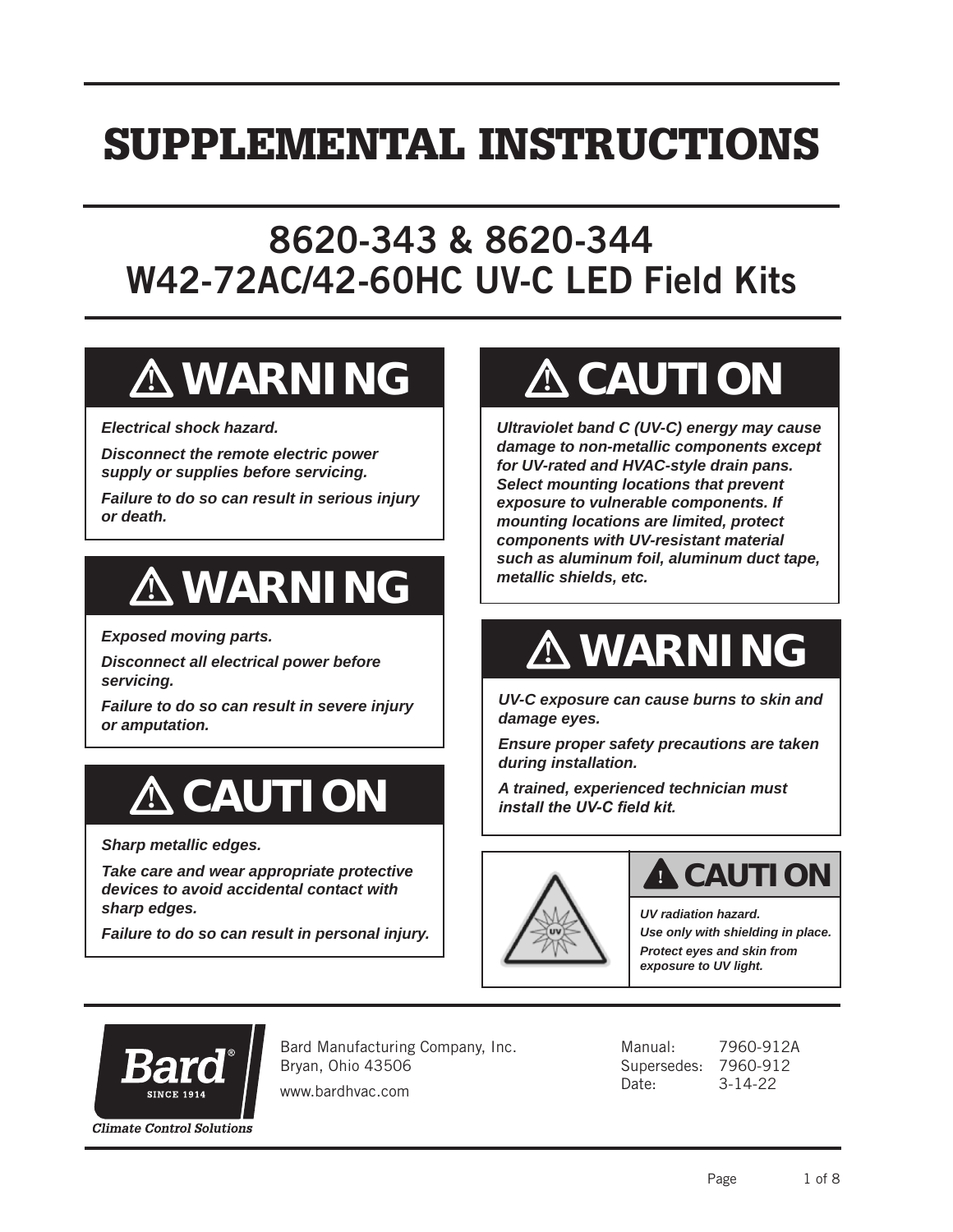### Product Specifications

| <b>Model</b>                                                                            |                           |  |  |
|-----------------------------------------------------------------------------------------|---------------------------|--|--|
| Olympia UV-C Light F15T5-15W-UVC-DL                                                     |                           |  |  |
| <b>Electrical Specs</b>                                                                 |                           |  |  |
| Input Voltage                                                                           | 120-277VAC                |  |  |
| Power Consumption                                                                       | 15W                       |  |  |
| Frequency                                                                               | 50/60Hz                   |  |  |
| <b>Dimensional Specs</b>                                                                |                           |  |  |
| <b>Unit Dimensions</b>                                                                  | 15-1/8" L x 3/4" H x 1" D |  |  |
| Weight                                                                                  | 1 <sub>lb</sub>           |  |  |
| Performance                                                                             |                           |  |  |
| Irradiance                                                                              | 170µW/cm <sup>2</sup>     |  |  |
| <b>UL Listing and Certifications</b>                                                    |                           |  |  |
| Compliance and<br>Certifications                                                        | UL 1598                   |  |  |
|                                                                                         | CSA C22.2#250.0           |  |  |
|                                                                                         | <b>UL 8750</b>            |  |  |
|                                                                                         | UL 2043                   |  |  |
|                                                                                         | CF                        |  |  |
|                                                                                         | <b>RoHS Directive</b>     |  |  |
| "UV-C LED Light Bar Installed" Label 7961-622-0375<br>is located near unit serial plate |                           |  |  |

### **Dimensions**

### **Overview**

The UV-C field-installed light kits utilize UV-C LED lighting technology to sterilize and improve overall air quality within an occupied space. UV-C exposure is proven to damage the DNA of microorganisms and render them inactive aiding in preventing the spread of diseases.

These instructions are applicable to the following models:

| Kit      | <b>Voltage</b> | <b>Wall-Mount Models</b> |
|----------|----------------|--------------------------|
| 8620-343 | 460V           | W42AC-72AC               |
| 8620-344 | 230V           | W42HC-60HC               |

#### Personal Protective Equipment (PPE)

UV radiation is absorbed by clothing, plastic or glass. Once absorbed, the UV radiation is no longer active. Wear UV goggles or face shield. Cover any exposed skin with coats, gloves, etc.

#### UV-C band light spectrum is not visible to the eye.

- *NOTE: The health aspects associated with the use of this product and its ability to aid in disinfection of environmental air have not been investigated by UL.*
- *NOTE: Color shift or chalking may occur without affecting structural properties.*

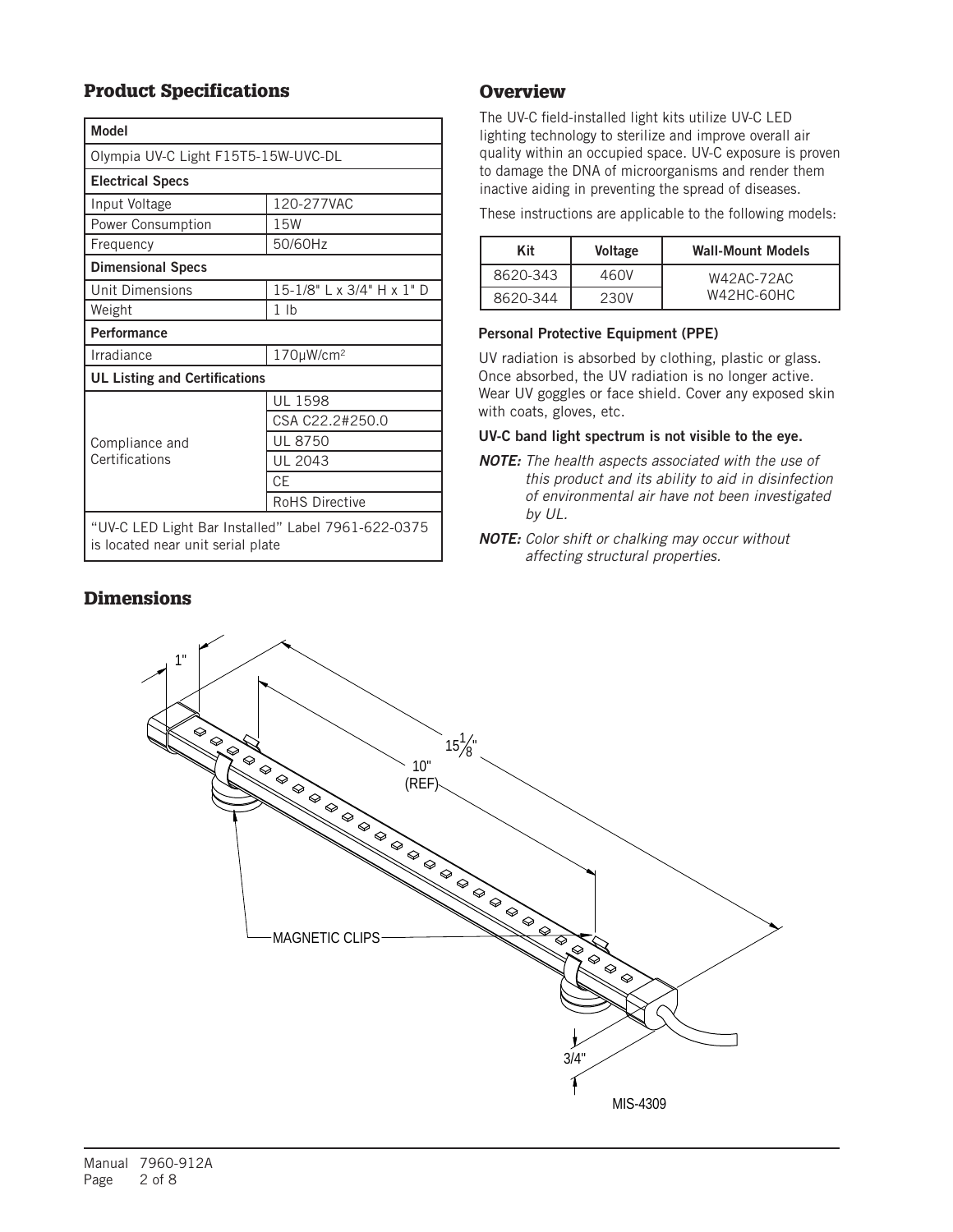### Parts List

| Reference<br>Letter | <b>Bard P/N</b> | <b>Description</b>                                                                                                                                                                    | Qty. |
|---------------------|-----------------|---------------------------------------------------------------------------------------------------------------------------------------------------------------------------------------|------|
| A                   | 910-2181        | 15" UV-C Assembly                                                                                                                                                                     |      |
| <sub>B</sub>        | 910-2182        | Relay Assembly                                                                                                                                                                        |      |
| C                   | 910-2183        | Red Indicator Light Assembly                                                                                                                                                          |      |
| D                   | 910-2184        | Door Panel Switch Assembly (Interlock Safety Device)                                                                                                                                  |      |
| F                   | 113-908         | Bracket (WH/Q-TEC Q**H/A4 Units)                                                                                                                                                      |      |
| F                   | 113-909         | Bracket (I-TEC Units)                                                                                                                                                                 |      |
| G                   | 113-913         | Bracket (Q-TEC Units)                                                                                                                                                                 |      |
| H                   | 7961-963        | <b>UV-C Warning Label</b>                                                                                                                                                             |      |
|                     | Per Model       | Supplemental Instructions Manuals and Wire Diagrams                                                                                                                                   | 4/2  |
|                     | 400-0467        | Parts Bag - Two (2) Multiplier Terminals, Six (6) Screws, Three (3) Zip Ties,<br>Six (6) Pieces of Foil Tape, Bushing, UV-C Warning Label and "UV-C LED<br>Light Bar Installed" Label |      |
| K                   | 910-2191        | 460V Stepdown Transformer Assembly (820-343 Kit Only)                                                                                                                                 |      |
|                     | 113-932         | Transformer Enclosure (820-343 Kit Only)                                                                                                                                              |      |





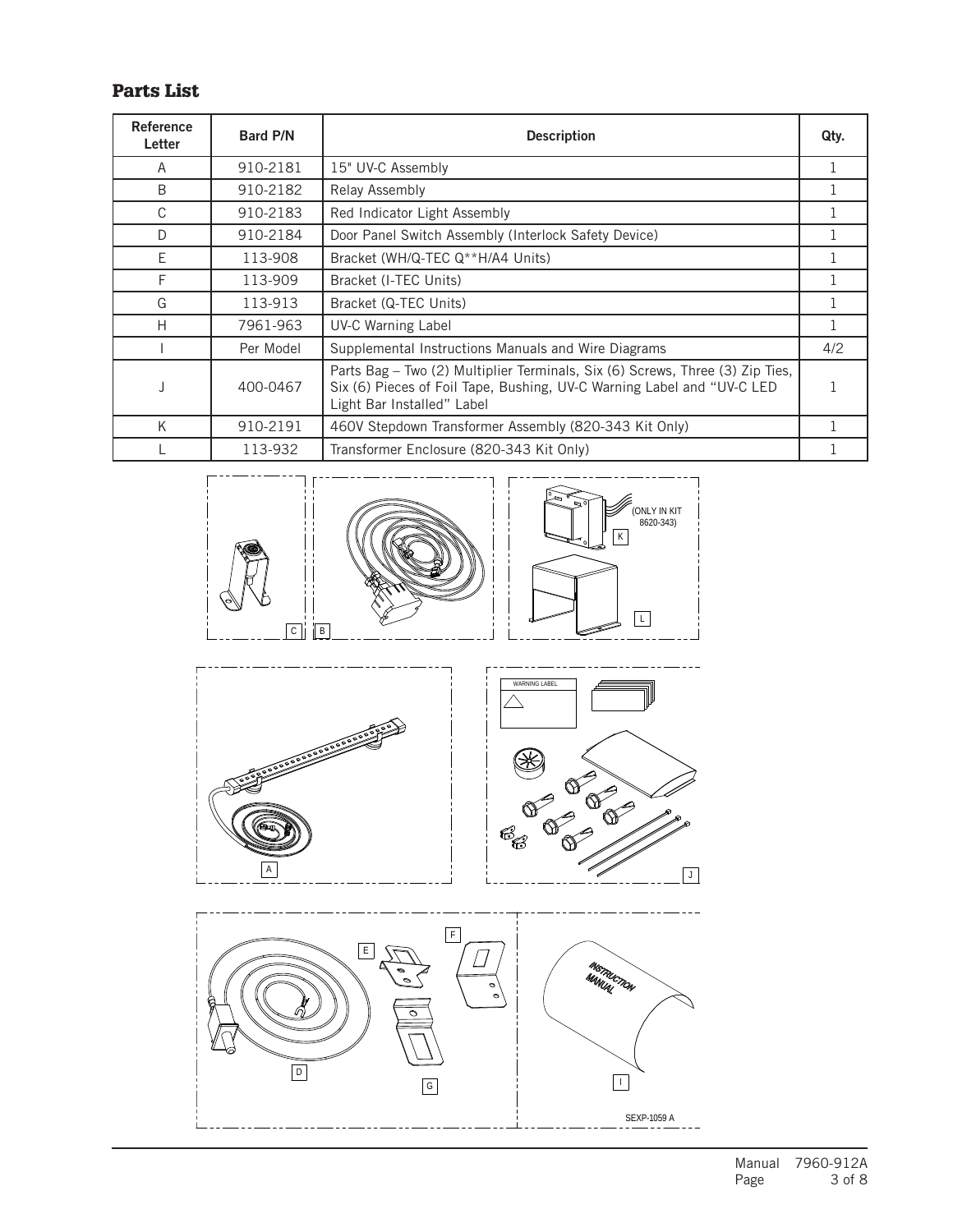### Installation

Field-supplied tools needed:

- Appropriate personal protection equipment, including gloves and safety glasses
- Electrical meter to verify power status
- Drill
- Phillips head screwdriver
- 5/16" nut driver

#### Installation Procedure

- 1. Disconnect all power to HVACR unit. Use the meter to verify that power has been disconnected.
- 2. Remove outer and inner control panel covers.
- 3. Remove blower housing cover (large upper panel).
- 4. Attach two (2) magnetic clips to the UV light assembly (see **Dimensions** drawing on page 2).
- 5. Install UV light assembly onto blower partition on the inside of the front flange as shown in Figure 1. UV light should be directed over blower outlets, facing evaporator coil.
- 6. Route wires into control panel through upper right bushing in blower partition, then into control panel as shown in Figure 1.
- 7. Kit 8620-343 (460V-3PH Units) Only: Install 460V stepdown transformer on blower partition and route wires through blower partition as shown in Figure 1.
- 8. Connect red wire from UV light assembly to "NO" contact on the relay assembly (see Field Installation Diagram on page 8).
- 9. Determine unit supply voltage—located on the unit serial plate. Connect black wire from UV light assembly to:

(230V-1PH) − "L2" (230V-3PH) − "L3" (460V-3PH) – Black Wire-Transformer

#### See Field Installation Diagram on page 8.

10. Connect red wire from "COM" on relay assembly to:

(230V-1PH) − "L1" (230V-3PH) − "L1" (460V-3PH) − White Wire-Transformer

#### See Field Installation Diagram on page 8.



#### FIGURE 1 Install UV Light Assembly and Route Wires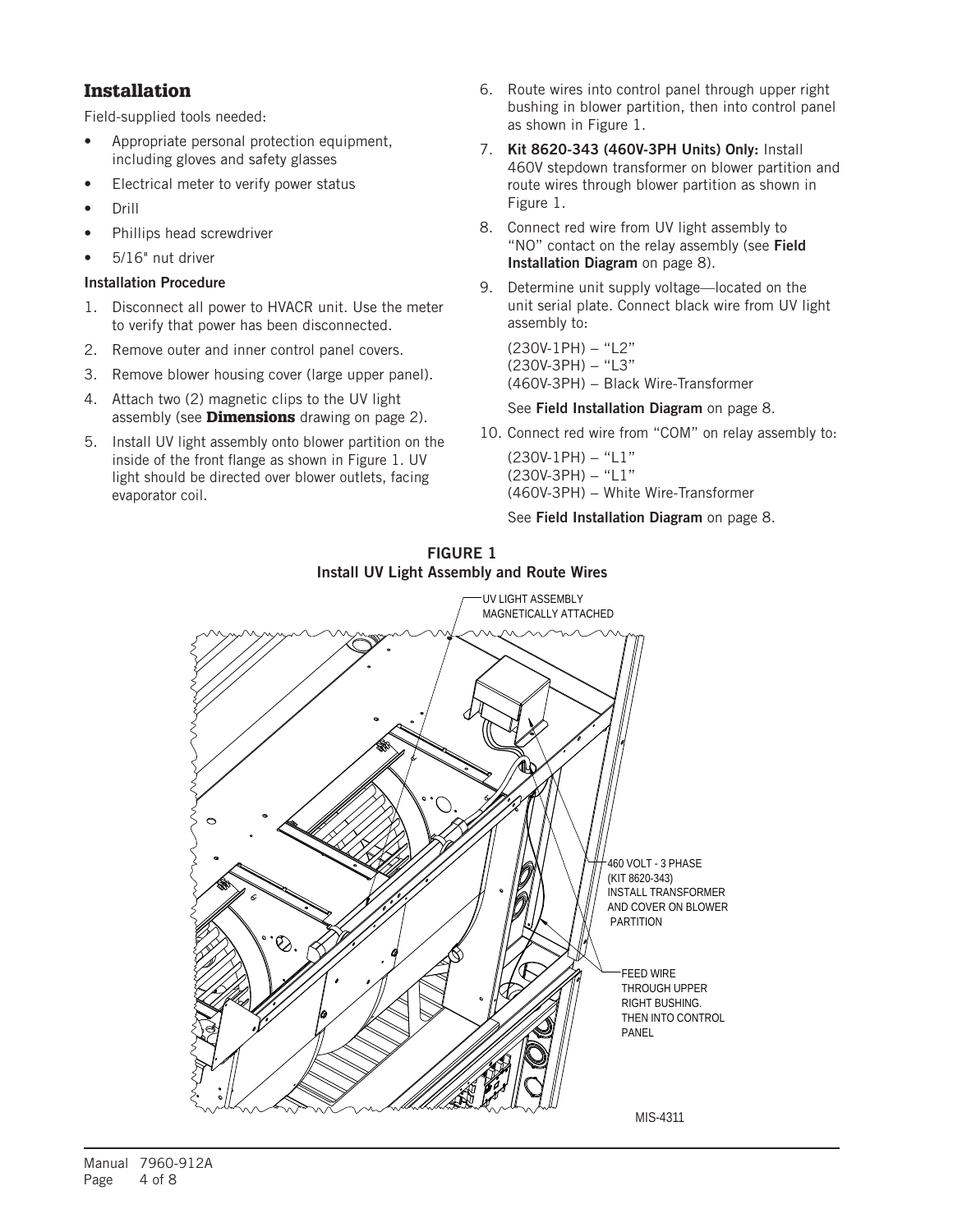- 11. Connect short orange wire from relay assembly to indicator light assembly.
- 12. Connect short black/white wire from relay assembly to indicator light.
- 13. Control panel assemblies vary due to available control options. Find unused space on control panel and install relay and indicator light

assemblies in control panel using self-drilling screws provided (see Figure 2).

14. Install door panel switch into panel switch bracket 113-908 (see Figure 3). Door panel switch acts as interlock safety device to disable UV light source upon removal of blower access panel preventing UV exposure.



FIGURE 2

FIGURE 3 Install Panel Switch Assembly

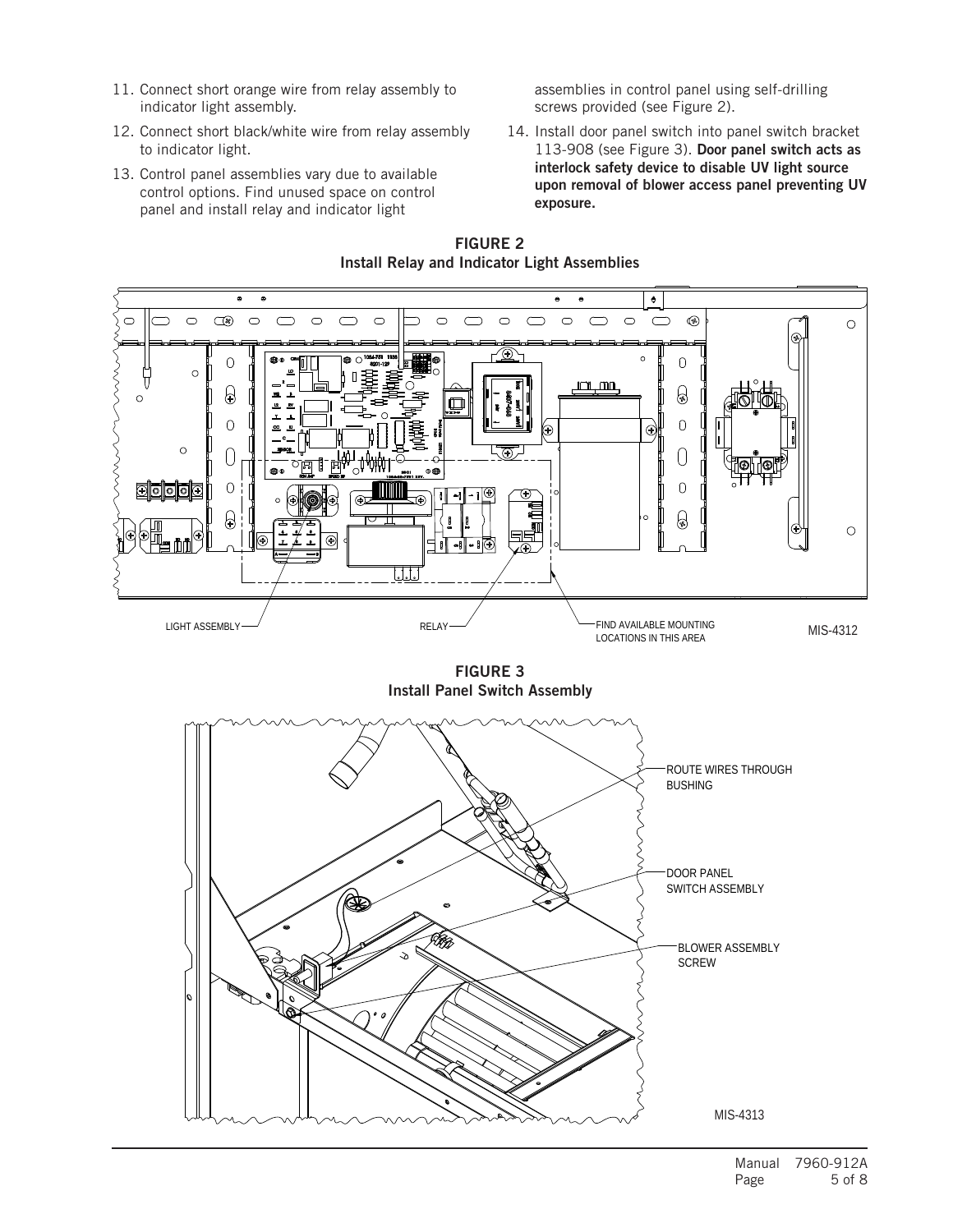- 15. Remove right screw from blower assembly (see Figure 3). Do NOT discard screw as it will be reinstalled.
- 16. Install panel switch bracket directly behind blower mounting angle where screw was removed (see Figure 3). Align bottom hole in bracket with hole where screw was removed in Step 13.
- 17. Re-install screw to secure blower assembly and panel switch assembly.
- 18. Remove left filter and filter slide, then route long orange wire from relay assembly (up to door panel switch) and connect to "NO". Route wire from door panel switch (down to control panel) through upper right control panel bushing, through filter partition housing and blower partition as shown in Figure 4.
- 19. Seat spade end of orange wire from panel switch assembly under the "G" terminal on low voltage strip assembly, then seat spade end of black/white wire from coil on relay assembly under the "C" terminal on low voltage strip (see Figure 5).



#### FIGURE 4 Panel Switch Wire Routing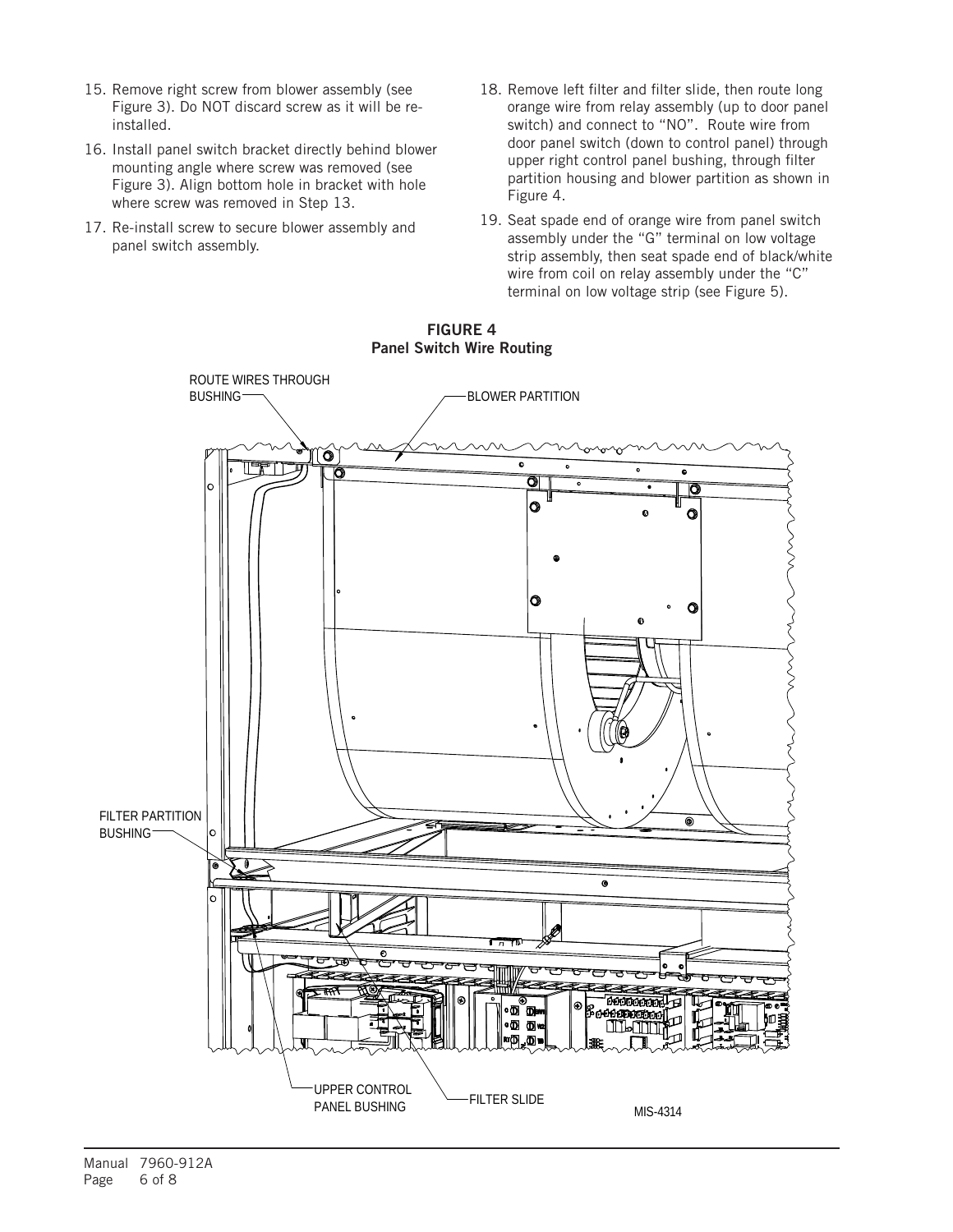FIGURE 5 Low Voltage Terminal Strip Connection Points



MIS-4315

20. Wires can be dressed with provided zip ties or by tucking into wire channels. Ensure wires are secured away from sharp edges and moving parts to prevent damage.

Cover wires and plastic components within a distance of 6" of the UV light with foil tape to create a protective barrier from the UV light.

21. UV light will not function without blower panel installed because of panel switch (interlock safety switch). Do NOT press door panel switch with blower panel removed as the UV source could become active and create UV exposure.

Replace blower access cover (large upper panel).

Adhere UV-C Warning Label 7961-963 to blower access panel.

Adhere "UV-C LED Light Bar Installed" Label 7961-622-0375 to unit serial plate. (Serial plate is silver and located on the exterior of the unit cabinet or on a service panel with "5253-039- XXXX" printed in the lower right corner.)

22. Now that blower panel is installed, UV light operation can be safely verified. Restore power to unit and provide a "G" call signal from the thermostat. Operation can be confirmed if indicator light installed in Step 8 is ON in control panel.

Do NOT attempt to look at UV source to confirm operation!



## **! CAUTION**

*UV radiation hazard. Use only with shielding in place. Protect eyes and skin from exposure to UV light.*

- 23. Disconnect power to unit. Replace all inner and outer panel covers.
- 24. Restore power to unit.